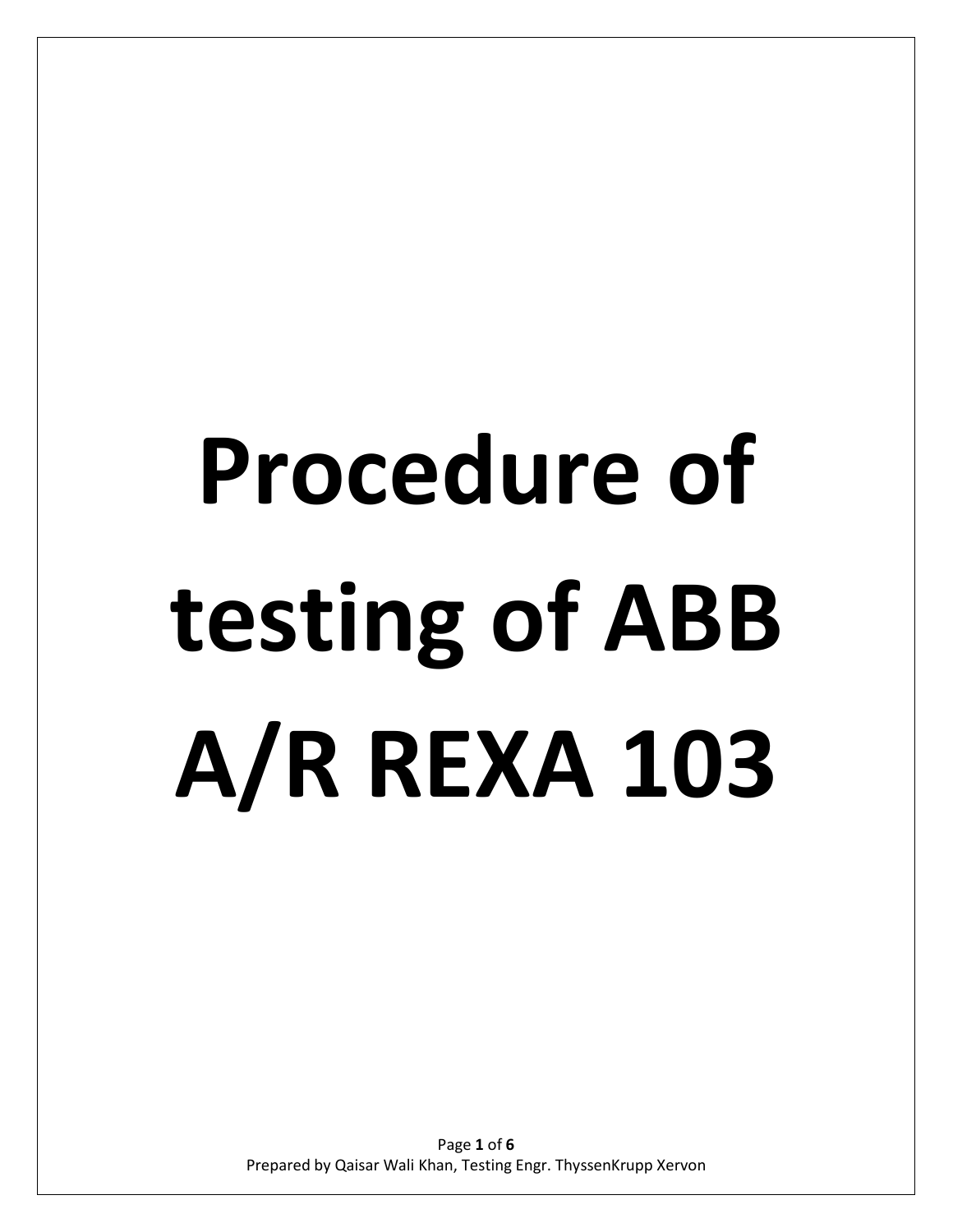# **Table of Contents**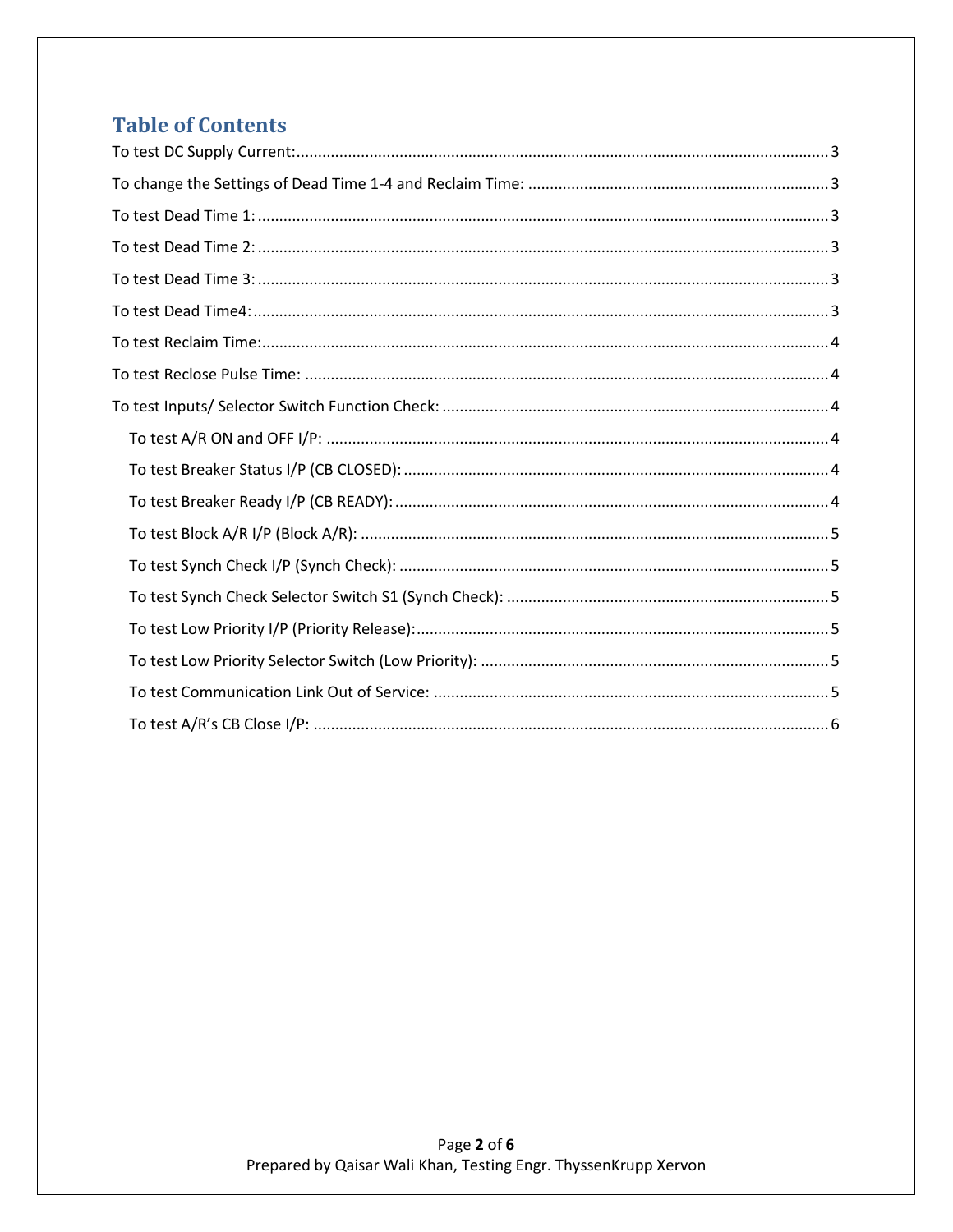# <span id="page-2-0"></span>**To test DC Supply Current:**

1. For this test just connect a DC Ammeter in series with the relay positive/ negative. Measure the voltage at terminal nos. 408.B12 and 408.D12.

# <span id="page-2-1"></span>**To change the Settings of Dead Time 1-4 and Reclaim Time:**

- 2. To set the Dead Time t1, press "settings" one time and LED will appear in front of "t1 Shot1". Now use "+" or "-" arrows to increase or decrease the value and press "Store" button to save the settings.
- 3. Similarly press "Setting" button until LED appears on "t2 Shot2". Use "+" or "-" button to increase or decrease the value of timer. Finally press "Store" button to save the settings.
- 4. Similarly change the "tB Reclaim Time".

# <span id="page-2-2"></span>**To test Dead Time 1:**

- 5. Now take +ve from terminal no. 1 of the test plug and connect it to one terminal of MCB and connect its other end to "A/R Start" i.e. "402.B01" and take –ve from terminal "18" of the test plug and connect it to "402.Z02".
- 6. Connect one "NO" auxiliary contact of MCB to "START" contact of the "TM 200" timer and make its settings on "Dry"contact and from "Open to Close".
- 7. Now connect the "STOP" contact of the "TM 200" timer to "Close" command of the relay i.e. "108.D12 and 108.B12" or "408.D01 and 408.B01".
- 8. Now turn on the MCB and off it after some time such that a pulse is applied on the A/R Start and note the time.

# <span id="page-2-3"></span>**To test Dead Time 2:**

9. Now after the first shot is issued, means above step, reset the TM200 timer, again close and open the MCB i.e. give "close" pulse by MCB within reclaim time. Note the TM200 timer reading, it's your Dead Time 2.

# <span id="page-2-4"></span>**To test Dead Time 3:**

10. Reset the timer and again give "Close" pulse using MCB and note the Dead Time 3.

# <span id="page-2-5"></span>**To test Dead Time4:**

11. Reset the timer and again give "Close" pulse using MCB and note the Dead Time 4.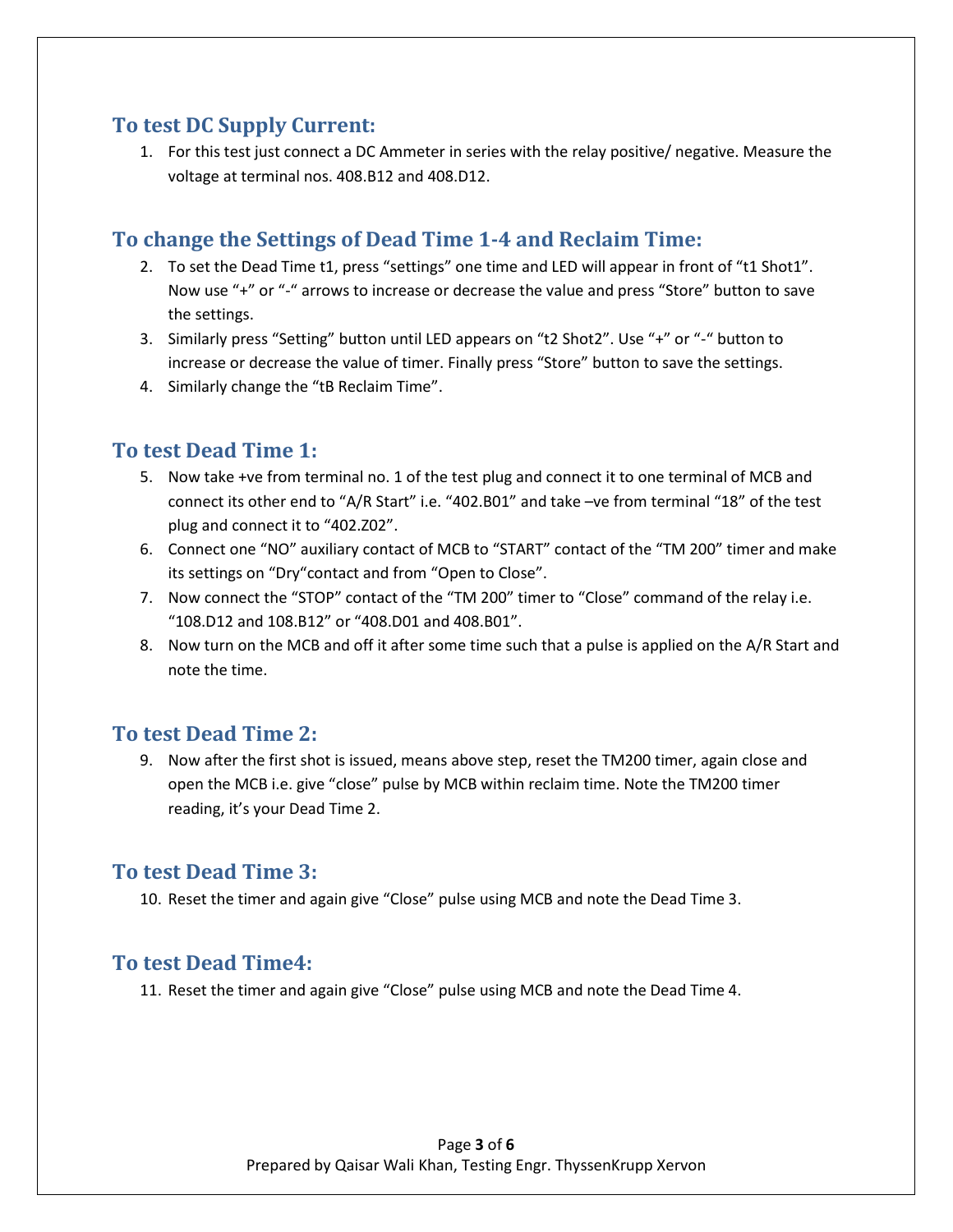### <span id="page-3-0"></span>**To test Reclaim Time:**

- 12. Now keep the MCB connections as such and remove the starting and stoping contacts of TM200.
- 13. Connect "Start" contact of the TM200 to "108.D12 and 108.B12" or "408.D01 and 408.B01".
- 14. Connect "Stop" contact of the TM200 to "A/R Ready" i.e. "108.D06 and 108.B06".
- 15. "Start" settings should be on "DRY" and "Open to Close" and "Stop" settings also should be on "DRY" and "Open to Close"
- 16. Now give the "A/R Start" pulse using MCB and note the timer.

# <span id="page-3-1"></span>**To test Reclose Pulse Time:**

- 17. Connect the "Start" contact of the TM200 to "Close" of the relay i.e. "108.D12 and 108.B12" or "408.D01 and 408.B01".
- 18. Short the "Start" and "Stop" contacts of the TM200.
- 19. Make "Start" from "Open to Close" and make "Stop" from "Close to Open".
- 20. Give "A/R Start" Pulse using MCB and note the time.

# <span id="page-3-2"></span>**To test Inputs/ Selector Switch Function Check:**

### <span id="page-3-3"></span>**To test A/R ON and OFF I/P:**

- 21. Connect +ve to "402.D08" and –ve to "402.Z08" for more than at least 200 m sec. and A/R will get "OFF" if it was "ON" or will get "ON" is previously "OFF".
- 22. When A/R is "ON" continuity will be observed on "408.D06 and 408.B06".
- 23. When A/R is "OFF" continuity will be observed on "408.Z08 and 408.B08".

### <span id="page-3-4"></span>**To test Breaker Status I/P (CB CLOSED):**

24. Give the relay "A/R Start" pulse via MCB and see that "Close" command (Contact Reference "108.D12 and 108.B12" or "408.D01 and 408.B01") will not be issued unless "CB Closed" Input (Contact Reference +ve at 402.B04 and –ve at 402.Z06) is not present for 5 seconds minimum.

### <span id="page-3-5"></span>**To test Breaker Ready I/P (CB READY):**

25. Give the relay "A/R Start" pulse via MCB and see that "Close" command (Contact Reference "108.D12 and 108.B12" or "408.D01 and 408.B01") will not be issued unless "CB Ready" Input (Contact Reference +ve at 402.D04 and –ve at 402.Z06) is not present just before issuing a "Close" command i.e. end of dead time.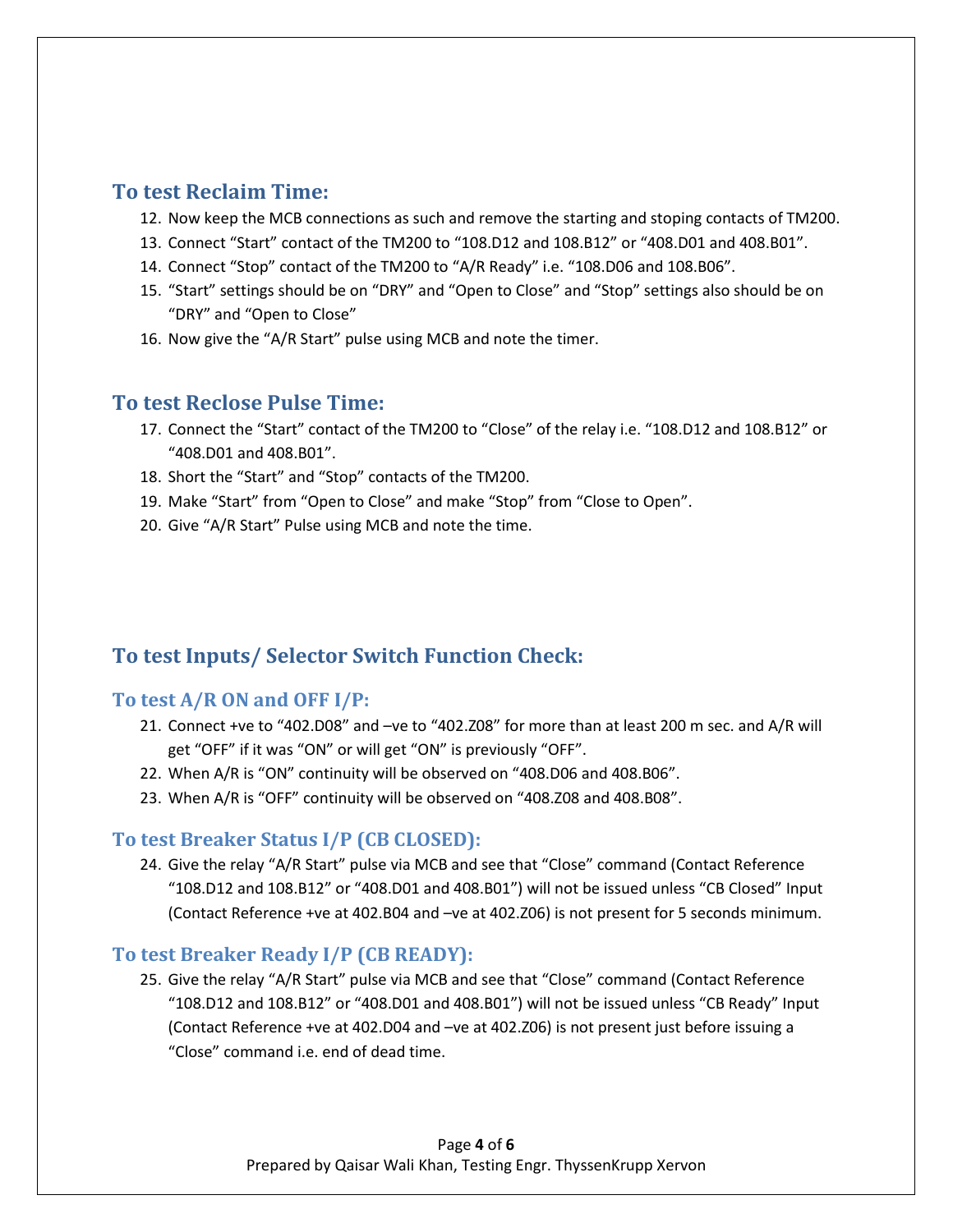# <span id="page-4-0"></span>**To test Block A/R I/P (Block A/R):**

26. As long as "Block A/R" I/P is high, giving "A/R Start" pulse via MCB will not make A/R issue "Close" command (Contact Reference "108.D12 and 108.B12" or "408.D01 and 408.B01").

# <span id="page-4-1"></span>**To test Synch Check I/P (Synch Check):**

- 27. Keep the front panel selector switch S1 i.e. Synch Check "ON".
- 28. Now Give the relay "A/R Start" pulse via MCB and see that "Close" command (Contact Reference "108.D12 and 108.B12" or "408.D01 and 408.B01") will not be issued unless "Synch Check" Input (Contact Reference +ve at 402.D06 and –ve at 402.Z06) is not present just before issuing a "Close" command i.e. end of dead time.

# <span id="page-4-2"></span>**To test Synch Check Selector Switch S1 (Synch Check):**

- 29. Make the Selector switch on front panel of the relay "OFF".
- 30. Now Relay will not wait for "Synch Check I/P" to be high before issuing "Close" command.
- 31. Now Give the relay "A/R Start" pulse via MCB and see that "Close" command (Contact Reference "108.D12 and 108.B12" or "408.D01 and 408.B01") will be issued even if "Synch Check" Input (Contact Reference +ve at 402.D06 and –ve at 402.Z06) is not present just before issuing a "Close" command i.e. end of dead time.

# <span id="page-4-3"></span>**To test Low Priority I/P (Priority Release):**

- 32. Keep S2 i.e. Low Priority Switch "ON".
- 33. Now relay will not issue "close" command unless "Priority Release" I/P is there.
- 34. Now Give the relay "A/R Start" pulse via MCB and see that "Close" command (Contact Reference "108.D12 and 108.B12" or "408.D01 and 408.B01") will be issued only when "Priority Release" Input (Contact Reference +ve at 402.B08 and –ve at 402.Z08) is high.

# <span id="page-4-4"></span>**To test Low Priority Selector Switch (Low Priority):**

- 35. Keep S2 "OFF".
- 36. Now relay will not care for "Priority Release" I/P is there or not.
- 37. Now Give the relay "A/R Start" pulse via MCB and see that "Close" command (Contact Reference "108.D12 and 108.B12" or "408.D01 and 408.B01") will be issued irrespective "Priority Release" Input (Contact Reference +ve at 402.B08 and –ve at 402.Z08) is high or low.

# <span id="page-4-5"></span>**To test Communication Link Out of Service:**

- 38. Apply +ve at 402.D02 and –ve at 402.Z02 i.e. communication link out input.
- 39. Now dead time will be increased by 0.4 sec.
- 40. Now Give the relay "A/R Start" pulse via MCB and see that "Close" command (Contact Reference "108.D12 and 108.B12" or "408.D01 and 408.B01") will be issued after 0.4 seconds than normal.